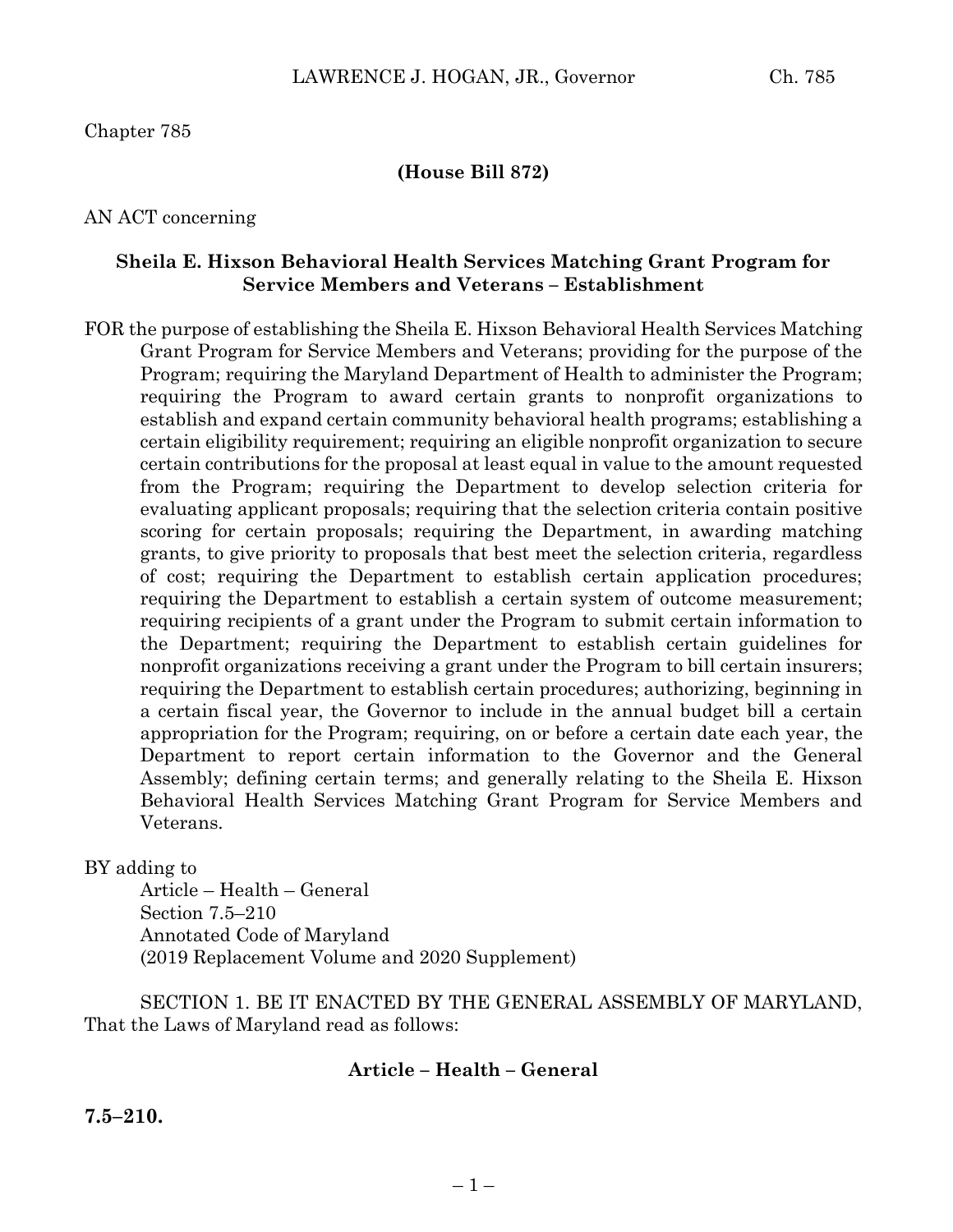**(A) (1) IN THIS SECTION THE FOLLOWING WORDS HAVE THE MEANINGS INDICATED.**

**(2) "ELIGIBLE INDIVIDUAL" MEANS:**

- **(I) A SERVICE MEMBER;**
- **(II) A VETERAN;**
- **(III) THE SPOUSE OF A SERVICE MEMBER OR VETERAN;**
- **(IV) A CHILD OF A SERVICE MEMBER OR VETERAN; OR**
- **(V) A STEPCHILD OF A SERVICE MEMBER OR VETERAN.**

**(3) "PROGRAM" MEANS THE SHEILA E. HIXSON BEHAVIORAL HEALTH SERVICES MATCHING GRANT PROGRAM FOR SERVICE MEMBERS AND VETERANS.**

**(4) "SERVICE MEMBER" MEANS AN INDIVIDUAL WHO IS AN ACTIVE DUTY MEMBER OF:**

**(I) THE ARMED FORCES OF THE UNITED STATES;**

**(II) A RESERVE COMPONENT OF THE ARMED FORCES OF THE UNITED STATES; OR**

**(III) THE NATIONAL GUARD OF ANY STATE.**

**(5) "VETERAN" MEANS A FORMER SERVICE MEMBER WHO WAS DISCHARGED FROM ACTIVE DUTY.**

**(B) (1) THERE IS A SHEILA E. HIXSON BEHAVIORAL HEALTH SERVICES MATCHING GRANT PROGRAM FOR SERVICE MEMBERS AND VETERANS.**

**(2) THE PURPOSE OF THE PROGRAM IS TO PROVIDE FUNDS TO LOCAL NONPROFIT ORGANIZATIONS TO ESTABLISH AND EXPAND COMMUNITY BEHAVIORAL HEALTH PROGRAMS TO SERVE SERVICE MEMBERS, VETERANS, AND THEIR FAMILIES.**

**(C) THE DEPARTMENT SHALL ADMINISTER THE PROGRAM.**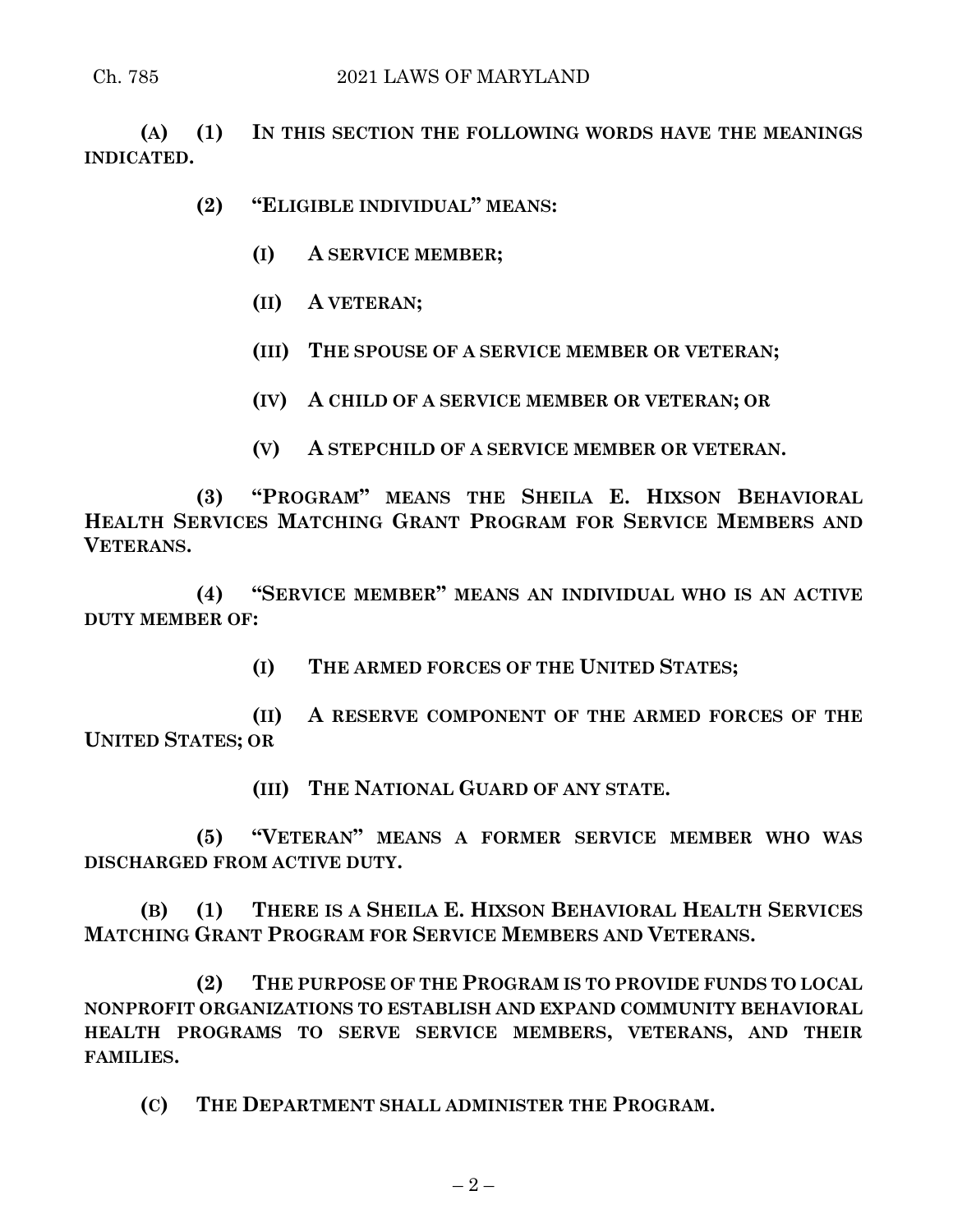**(D) THE PROGRAM SHALL AWARD COMPETITIVE MATCHING GRANTS TO LOCAL NONPROFIT ORGANIZATIONS TO ESTABLISH AND EXPAND COMMUNITY BEHAVIORAL HEALTH PROGRAMS THAT:**

**(1) SERVE THE BEHAVIORAL HEALTH NEEDS OF ELIGIBLE INDIVIDUALS IN THE LOCALITY SERVED BY THE NONPROFIT ORGANIZATION;**

**(2) MEET NATIONAL STANDARDS;**

**(3) INTEGRATE THE DELIVERY OF MENTAL HEALTH AND SUBSTANCE USE TREATMENT; AND**

**(4) CONNECT ELIGIBLE INDIVIDUALS TO APPROPRIATE COMMUNITY–BASED CARE IN A TIMELY MANNER ON DISCHARGE FROM THE COMMUNITY BEHAVIORAL HEALTH PROGRAM.**

**(E) (1) TO BE ELIGIBLE FOR A GRANT FROM THE PROGRAM, A NONPROFIT ORGANIZATION MUST HAVE A MISSION TO:**

**(I) PROVIDE BEHAVIORAL HEALTH SERVICES; OR**

**(II) PROVIDE SERVICES TO SERVICE MEMBERS, VETERANS, OR THEIR FAMILIES.**

**(2) AN ELIGIBLE NONPROFIT ORGANIZATION SHALL SECURE CONTRIBUTIONS FOR THE PROPOSAL IN AN AMOUNT OF MONEY OR OTHER CONSIDERATION AT LEAST EQUAL IN VALUE TO THE AMOUNT OF MONEY REQUESTED FROM THE PROGRAM.**

**(3) (I) IN AWARDING MATCHING GRANTS UNDER THE PROGRAM, THE DEPARTMENT SHALL DEVELOP SELECTION CRITERIA FOR EVALUATING APPLICANT PROPOSALS.**

**(II) THE SELECTION CRITERIA DEVELOPED UNDER THIS PARAGRAPH SHALL INCLUDE POSITIVE SCORING FOR PROPOSALS THAT:**

**1. DEMONSTRATE FISCAL CONTROLS, INCLUDING BY MAKING USE OF MULTIPLE SOURCES OF FUNDING;**

**2. EVIDENCE PROJECT EFFECTIVENESS, INCLUDING BY SHOWING HOW THE GRANT AWARDED BY THE PROGRAM WILL BE USED TO AUGMENT EXISTING SERVICES TO CREATE SEAMLESS BEHAVIORAL HEALTH TREATMENT;**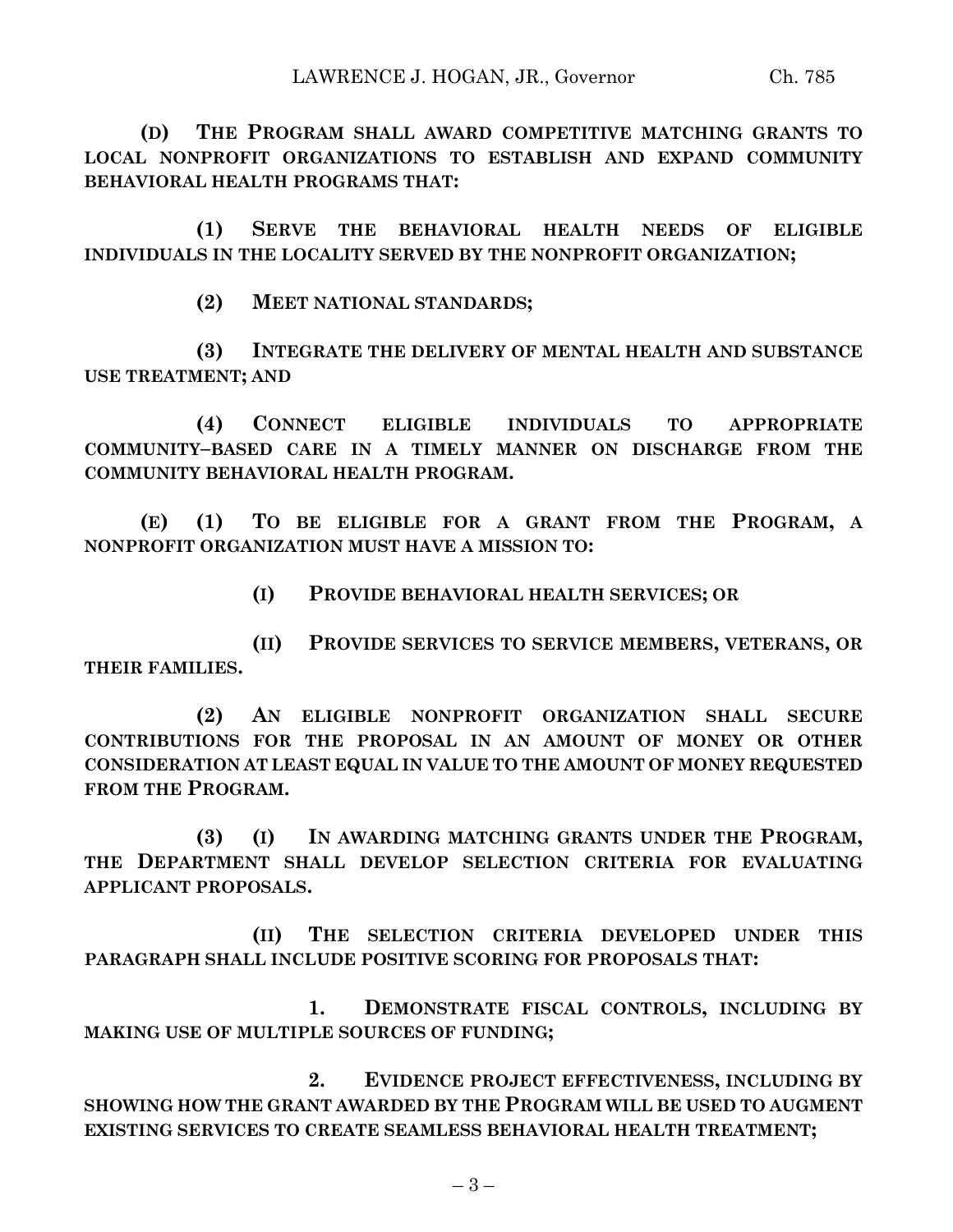**3. SHOW AN APPLICANT'S PREVIOUS SUCCESSFUL EXPERIENCE ADMINISTERING GRANTS; AND**

**4. MEET ANY OTHER CRITERIA THE DEPARTMENT CONSIDERS RELEVANT.**

**(III) IN AWARDING MATCHING GRANTS UNDER THIS SECTION, THE DEPARTMENT SHALL GIVE PRIORITY TO PROPOSALS THAT BEST MEET THE SELECTION CRITERIA REGARDLESS OF THE PROJECTED COST.**

**(4) THE DEPARTMENT SHALL ESTABLISH APPLICATION PROCEDURES THAT IMPLEMENT THE REQUIREMENTS OF THIS SUBSECTION.**

**(F) (1) THE DEPARTMENT SHALL ESTABLISH A STATEWIDE SYSTEM OF OUTCOME MEASUREMENT TO ASSESS THE EFFECTIVENESS AND ADEQUACY OF SERVICES PROVIDED BY EACH NONPROFIT ORGANIZATION RECEIVING A MATCHING GRANT UNDER THE PROGRAM.**

**(2) A NONPROFIT ORGANIZATION RECEIVING A MATCHING GRANT UNDER THE PROGRAM SHALL SUBMIT ANY INFORMATION THAT THE DEPARTMENT DETERMINES IS NECESSARY FOR THE STATEWIDE SYSTEM OF OUTCOME MEASUREMENT.**

**(G) THE DEPARTMENT SHALL ESTABLISH:**

**(1) GUIDELINES THAT REQUIRE NONPROFIT ORGANIZATIONS THAT RECEIVE A MATCHING GRANT UNDER THE PROGRAM TO BILL THIRD–PARTY INSURERS AND, WHEN APPROPRIATE, THE MARYLAND MEDICAL ASSISTANCE PROGRAM; AND**

**(2) ANY OTHER PROCEDURES NECESSARY TO CARRY OUT THIS SECTION.**

**(H) BEGINNING IN FISCAL YEAR 2022, AND EACH FISCAL YEAR THEREAFTER, THE GOVERNOR MAY INCLUDE IN THE ANNUAL BUDGET BILL AN APPROPRIATION OF \$2,500,000 FOR THE PROGRAM.**

**(I) ON OR BEFORE DECEMBER 1 EACH YEAR, BEGINNING IN 2023, THE DEPARTMENT SHALL SUBMIT TO THE GOVERNOR AND, IN ACCORDANCE WITH § 2–1257 OF THE STATE GOVERNMENT ARTICLE, THE GENERAL ASSEMBLY A REPORT THAT INCLUDES, FOR THE MOST RECENTLY CLOSED FISCAL YEAR:**

 $-4-$